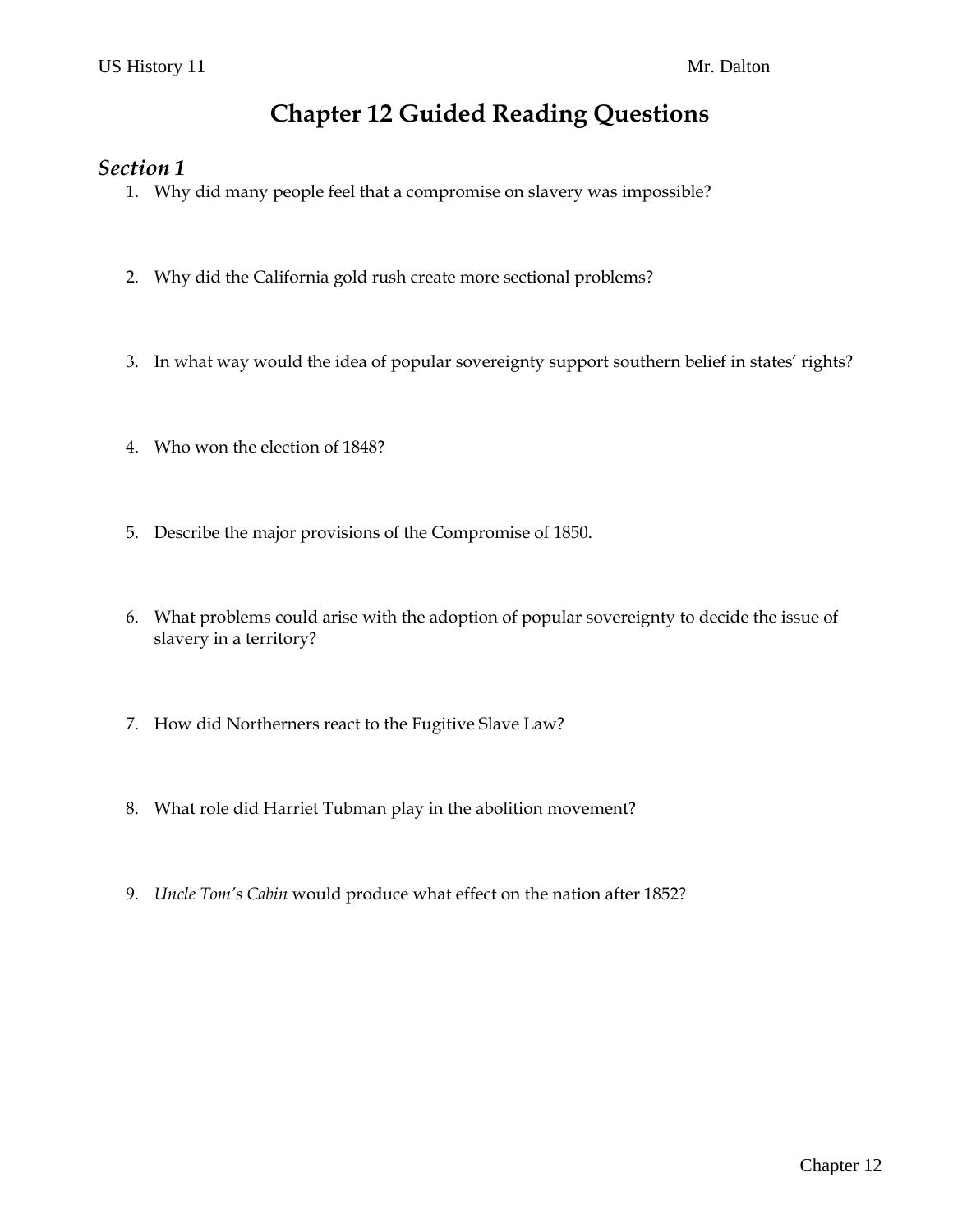#### *Section 2*

- 1. Why did Stephen A. Douglas want to organize the territories of Kansas and Nebraska?
- 2. Why did Douglas want to repeal the Missouri Compromise?
- 3. What was the northern reaction to the passage of the Kansas-Nebraska Act?
- 4. What was the basic slant of the new Republican Party's platform?
- 5. What was the major issue of the "Know-Nothing" Party?
- 6. What method of decision to adopt slavery led to violence in Kansas, and how?
- 7. The attack on Charles Sumner in the Senate demonstrated what about North-South relations?

### *Section 3*

- 1. Some southerners threatened what if a Republican victory occurred in 1856?
- 2. What did the Dred Scott Decision decide about the question of slavery in the territories?
- 3. Lincoln saw what possibilities as the only solutions to the issue of slavery in the US?
- 4. What effect did John Brown's raid on Harper's Ferry in 1859 have on Southerners?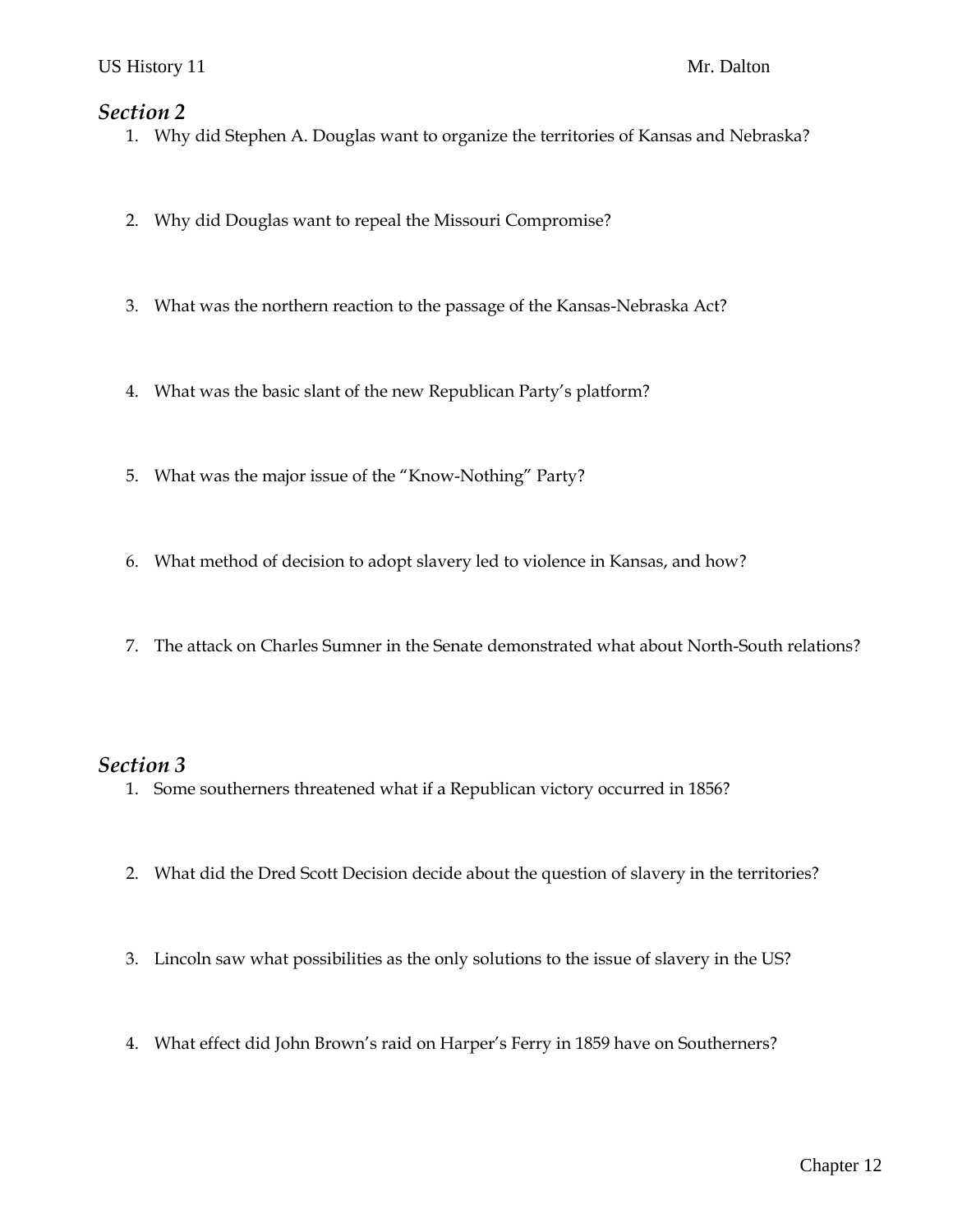## *Section 4*

- 1. What was South Carolina's reaction to the election results of 1860?
- 2. President Buchanan was caught in what dilemma early in 1861?
- 3. What problem did Fort Sumter pose for Lincoln?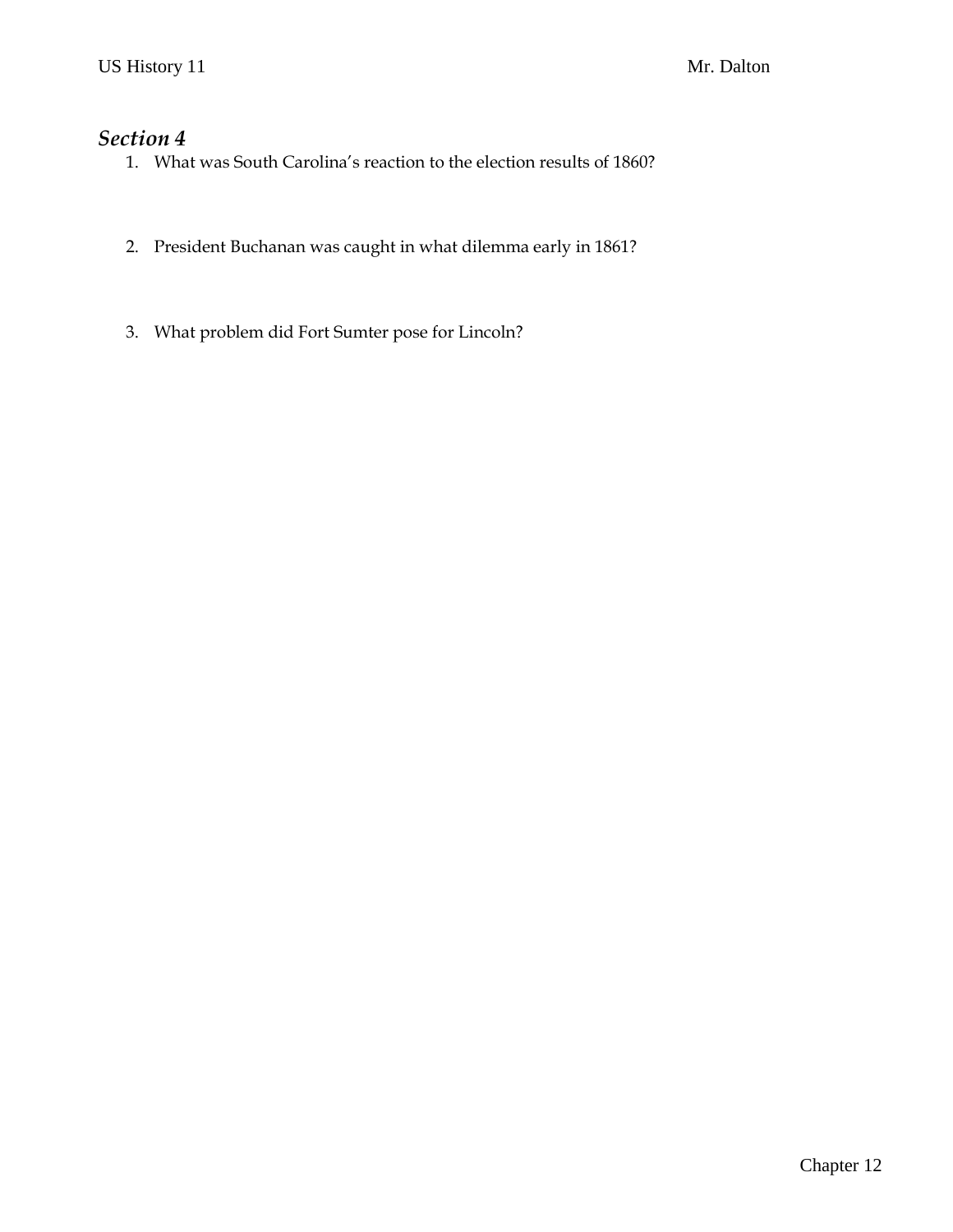# **Chapter 12 Vocabulary**

## *Section 1*

49ers

popular sovereignty

Zachary Taylor

Compromise of 1850

Fugitive Slave Act

Underground Railroad

Harriet Tubman

Franklin Pierce

*Uncle Tom's Cabin*

## *Section 2*

Kansas-Nebraska Act (1854)

Stephen A. Douglas

Republicans

"Bleeding Kansas"

Charles Sumner